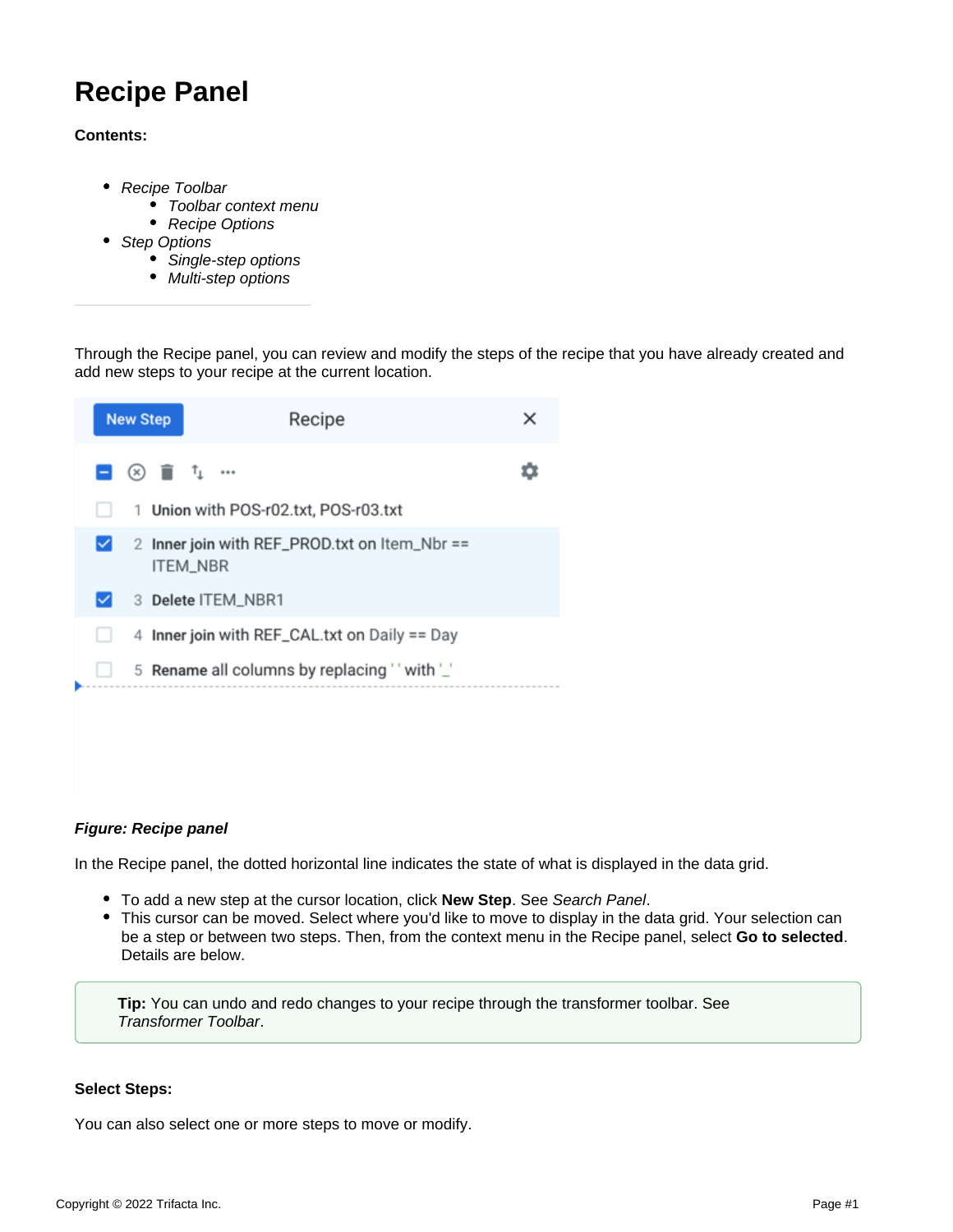- To select a step, click the step or its checkbox to the left.
- Select other step checkboxes to add to your selection.
- You can toggle selecting all steps at the top of your recipe.

When you select one or more steps, the recipe toolbar is displayed. See below.

#### **Keyboard Shortcuts:**

| <b>Shortcut</b>        | <b>Description</b>                                                           |  |  |
|------------------------|------------------------------------------------------------------------------|--|--|
| $COMMAND/CTRL + click$ | Toggle selection of a step without changing status of other selected steps.  |  |  |
| $SHIFT + click$        | Select the range of steps between the current one and the last selected one. |  |  |

# <span id="page-1-0"></span>Recipe Toolbar

When you select one or more steps in your recipe, the recipe toolbar is displayed above your steps.

|   | ! ■ / ⊗ m f」… |  |                                            |  |
|---|---------------|--|--------------------------------------------|--|
| ☑ |               |  | 1 Rename all columns by replacing " with " |  |
|   |               |  | 2 Union with POS-r02.txt, POS-r03.txt      |  |

# **Figure: Recipe toolbar**

**Tools:**

- **Select/Deselect checkbox:** Select or deselect all steps in your recipe.
- **Edit:** (Single step selected only) Edit the recipe step.
- **Disable/Enable:** Disable the selected step or steps.
- **Delete:** Delete the selected step or steps.
- **Move:** Move the selected steps to the start or end of the recipe or up or down one step in the recipe.

**Moving a recipe can cause steps to break. Some fixups may be required.**

- **Recipe toolbar context menu:** See below.
- $\bullet$ **Recipe options:** See below.

# <span id="page-1-1"></span>**Toolbar context menu**

The following options are available in the toolbar context menu.

**NOTE:** Some of these options may not be available depending on the selected step or whether you have selected multiple steps.

- **Go to:** 
	- **Selected:** Move the recipe cursor to the selected step. The data grid is updated to display the dataset up to the selected step in the recipe.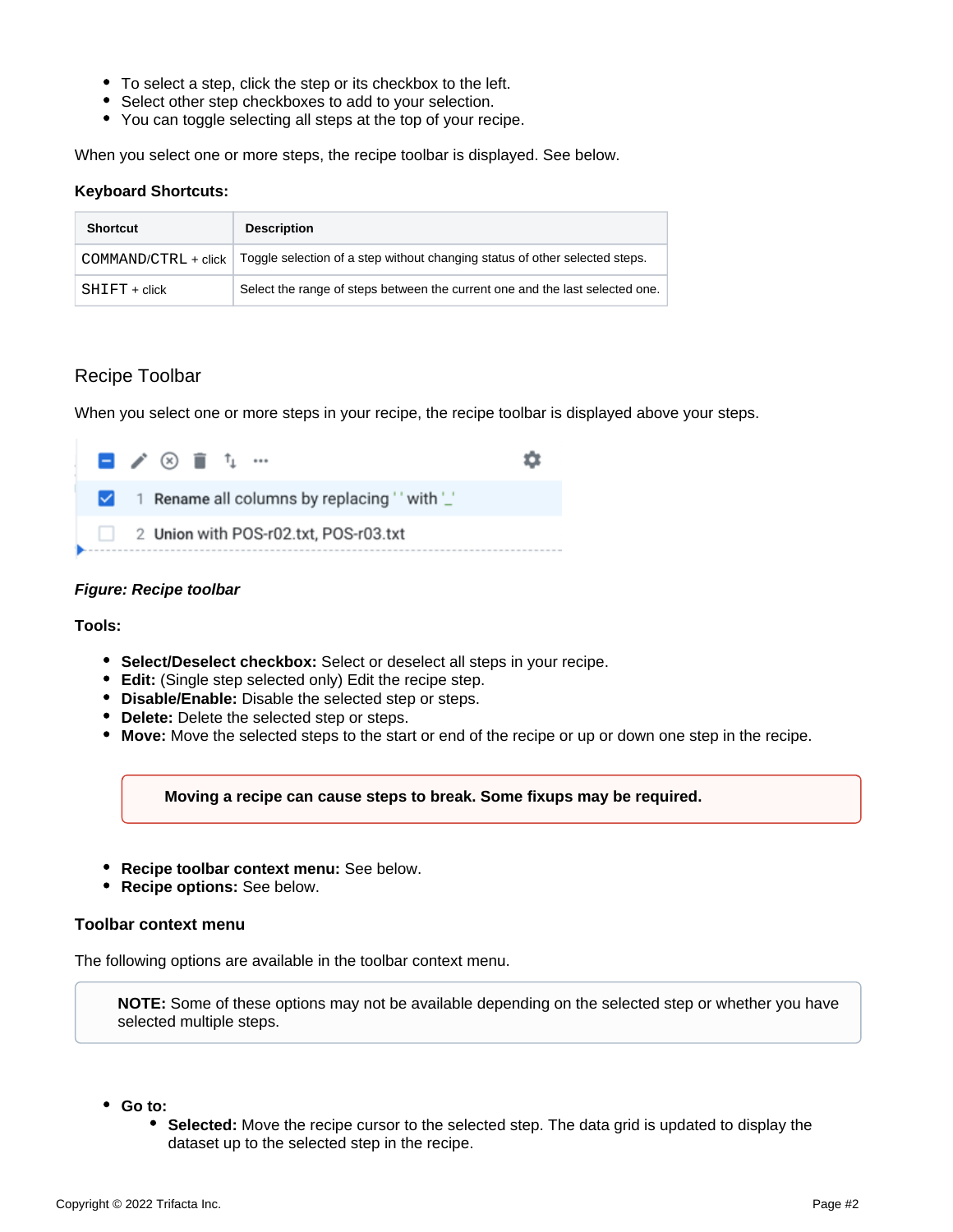- **Start/End:** Go to the first or last step of the recipe.
- **Insert after step:** Insert a new step after the selected one. See [Search Panel](https://docs.trifacta.com/display/r071/Search+Panel).
- **Duplicate:** Create a copy of the selected step and insert it after the selected one.

**Tip:** You can modify a duplicated step to create variations of your steps.

**NOTE:** Some steps, such as union or join operations, cannot be duplicated.

- **Cut:** Cut the selected step to the clipboard.
- **Copy:** Copy the selected step to the clipboard.

**NOTE:** Some steps, such as union or join operations, cannot be copied.

- **Paste after step:** Paste the step in the clipboard after the selected step. See Notes below.
- **Create macro:** You can create an independent object called a macro out of a selection of steps, which can be applied in other recipes. See [Create a Macro](https://docs.trifacta.com/display/r071/Create+a+Macro).

**NOTE:** Some types of steps cannot be included in macros. For more information, see [Overview of Macros](https://docs.trifacta.com/display/r071/Overview+of+Macros).

#### **Notes on pasting:**

- If you are accessing the application over secure HTTPS, you may be prompted to authorize permission to paste. Some browsers store copied data in the global clipboard for the computer, which causes this security warning to be displayed.
- If you are accessing the application over less-secure HTTP, pasting in Wrangle text that was modified outside of the application is not supported.

# <span id="page-2-0"></span>**Recipe Options**

The following options are available from the Gear menu for any number of selected steps.

- **Display Wrangle /natural language.** Toggle between displaying recipe steps in native Wrangle or in more readable language (default).
- **See Edit History.** Display history of recipe edits by user. See [Edit History Panel](https://docs.trifacta.com/display/r071/Edit+History+Panel).
- **Download Recipe as Wrangle .** You can download the recipe as text for offline review and storage.

**NOTE:** Wrangle recipes are stored in the Trifacta® database. You cannot upload new or modified recipes to the platform.

**Download Sample data as CSV.** Download the sample currently displayed in the Transformer page in CSV format.

**Tip:** The downloaded CSV reflects the sample modified up to the currently selected recipe step, so you can use this to acquire and review data transformation in progress. For more information, see [Take a Snapshot](https://docs.trifacta.com/display/r071/Take+a+Snapshot).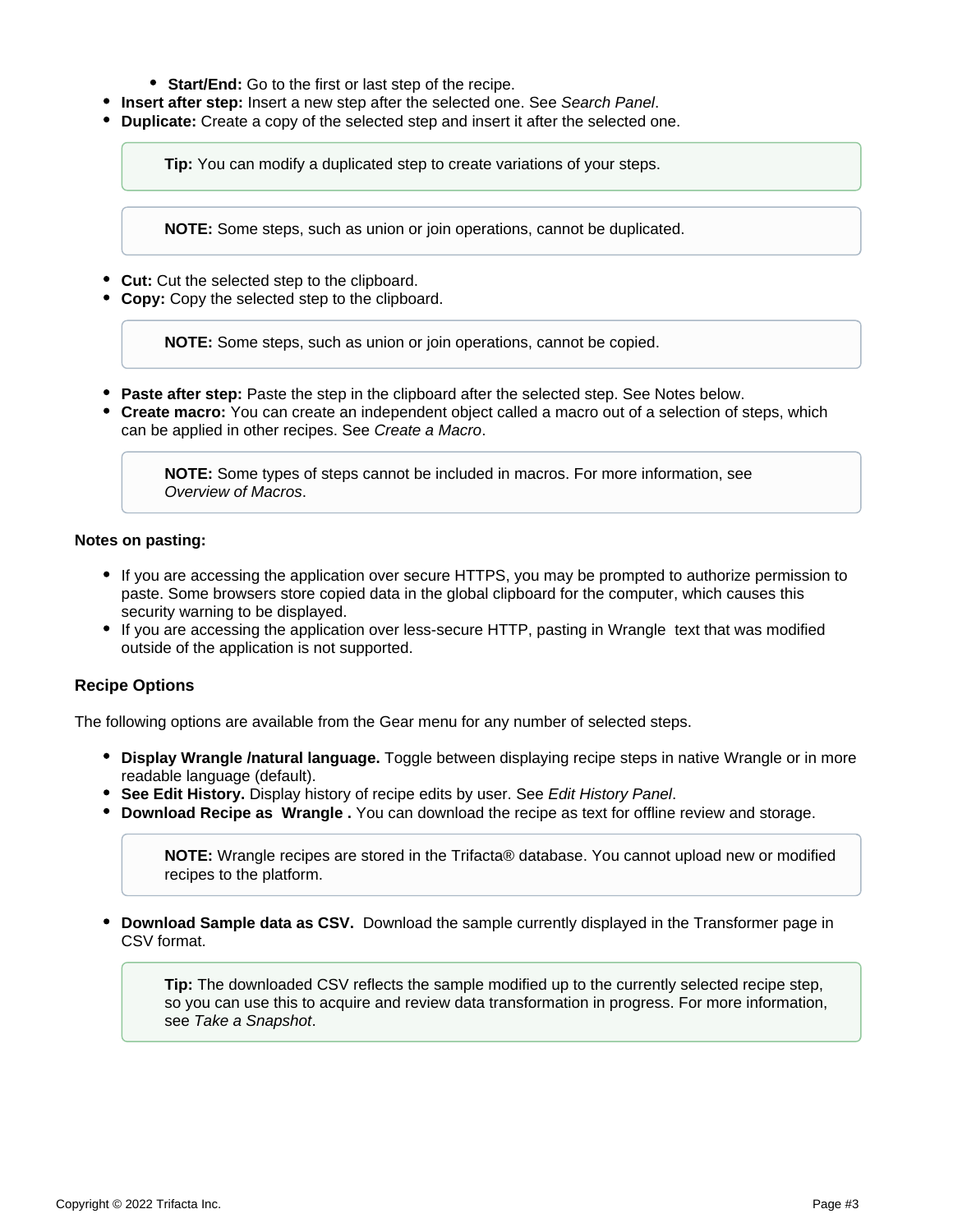# <span id="page-3-0"></span>Step Options

**NOTE:** Some of these options may not be available depending on the selected step or whether you have selected multiple steps.

# <span id="page-3-1"></span>**Single-step options**

When you mouse over a step, you can choose to edit or remove the step or perform other operations from the context menu on the right side of the step. You can also right-click the step to open the menu.

**NOTE:** If you go to a step before the latest one in your recipe, the data grid is updated to reflect the state of the sample at that time. All subsequent steps are grayed out in the Recipe panel. When you run a job, all steps in the entire recipe are executed.

**NOTE:** In a dataset that is shared, multiple users cannot make changes to the recipe at the same time.

- **Go to selected:** Move the recipe cursor to the selected step.
- **Edit:** Edit the step.
- **Disable/Enable:** Disable or enable the selected step.
- **Delete:** Delete the selected step.
- **Move:** Move the step to the start or to the end of your recipe. Or, you can move it up or down one step at a time in the recipe.

# **Moving or deleting a recipe or disabling/enabling steps a recipe can cause steps to break. Some fixups may be required.**

- **Insert new step after:** Insert a new step after the selected step. See [Search Panel](https://docs.trifacta.com/display/r071/Search+Panel).
- **Duplicate:** Create a copy of the selected step and insert it after the selected one.

**Tip:** You can modify a duplicated step to create variations of your steps.

**NOTE:** Some steps, such as union or join operations, cannot be duplicated.

- **Cut:** Cut the selected step to the clipboard.
- **Copy:** Copy the selected step to the clipboard.

**NOTE:** Some steps, such as union or join operations, cannot be cut or copied.

- **Paste after:** Paste the step in the clipboard after the selected step.
- **Create macro:** See previous.

# <span id="page-3-2"></span>**Multi-step options**

If you select multiple steps in your recipe, the following options are available:

**Disable/Enable:** Disable or enable the selected steps.